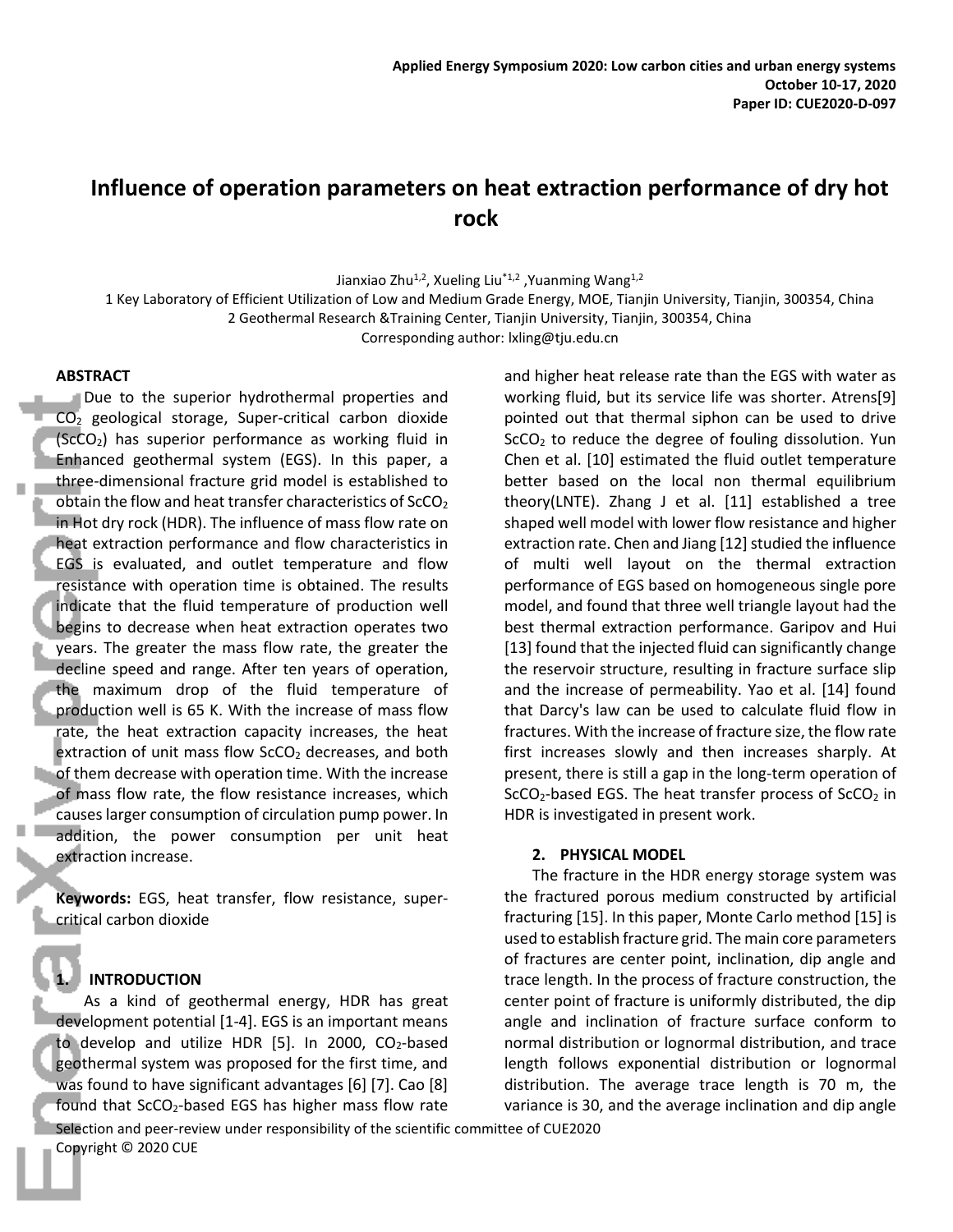are 0 °. Two wells with a spacing of 300 m and a height of 500 m are set up, which are inlet well and outlet well respectively. The permeable reservoir is a cube 500m long on each side while surrounding rock's is 800m. The horizontal plane of reservoir central height is the main channel fracture. The structure of heat extraction system in HDR is shown in Fig 1. The parameters of EGS is shown in Table 1.



# **3. MATHEMATICAL MODEL**

In the numerical process, it is assumed that the rock is a continuous porous medium and isotropic, and the permeability of the rock matrix is much lower than that of the fracture. There is no mass loss in the flow of heat carrying fluid in the fracture and in the rock matrix, and flow in fracture porous medium obey Darcy's law. Thermal stress caused by temperature change and its

influence on the physical properties of rock matrix and fracture are ignored. Chemical reaction between rock matrix and fluid is ignored as well.

## *3.1 governing equations*

The continuity equation of working fluid is as follows

$$
\frac{\partial}{\partial t} \left( \varepsilon_p \rho \right) + \nabla \cdot \left( \rho \mathbf{u} \right) = Q_m \tag{3-1}
$$

Where,  $\varepsilon_{p}$  is the porosity of the rock matrix;  $\rho$  is the fluid density, kg/m<sup>3</sup>; **u** is the seepage velocity of the fluid in the rock matrix,  $m/s$ ;  $Q_m$  is the mass source term, kg/(m<sup>3</sup>/s); here it refers to the charged and discharged fluid.

According to Darcy's law, flow velocity of working fluid in dry hot rock fracture is:

$$
\mathbf{u} = -\frac{\kappa}{\mu} (\nabla p + \rho \mathbf{g}) \tag{3-2}
$$

Where, κ is the permeability of rock matrix; g is the acceleration of gravity,  $m/s<sup>2</sup>$ .

Momentum equation of working fluid is:  
\n
$$
\rho \left( \frac{\partial \mathbf{u}}{\partial \tau} + (\mathbf{u} \cdot \nabla) \mathbf{u} \right) = -\nabla P + \mu \cdot \nabla^2 \mathbf{u}
$$
\n(3-3)

Where P is the fluid pressure, Pa;  $\mu$  is the hydrodynamic viscosity, Pa·s.

The energy equation in EGS is as follows,  
\n
$$
(\rho c)_{\text{eff}} \frac{\delta T_s}{\delta \tau} + (\rho c)_{\text{eff}} \mathbf{u}_s \cdot \nabla T_s = \nabla (\lambda_{\text{eff}} \nabla T_s)
$$
 (3-4)

Where,  $(pc)_{\text{eff}}$  is the equivalent volume heat capacity of the fractured porous medium, J/m<sup>3</sup>·K;  $\lambda$ <sub>eff</sub> is the equivalent thermal conductivity coefficient,  $W/(m \cdot K)$ .

$$
\left(\rho c\right)_{\text{eff}} = (1 - \varphi_s)\rho_s c_s + \varphi_s \rho c \tag{3-5}
$$

$$
\lambda_{\text{eff}} = (1 - \varphi_s) \lambda_s + \varphi_s \lambda \tag{3-6}
$$

Among them, the subscript of s indicates the physical properties of rock matrix, and the others are the physical properties of fluid,  $\phi_s$  is the porosity of rock matrix.

## *3.2 boundary and initial conditions*

The boundary conditions of the computational domain are as follows:

The thermal boundary condition of surrounding rock is adiabatic:

$$
\frac{\delta T}{\delta n} \cdot \vec{n} = 0 \tag{3-7}
$$

Where  $n$  is the unit normal vector of the interface.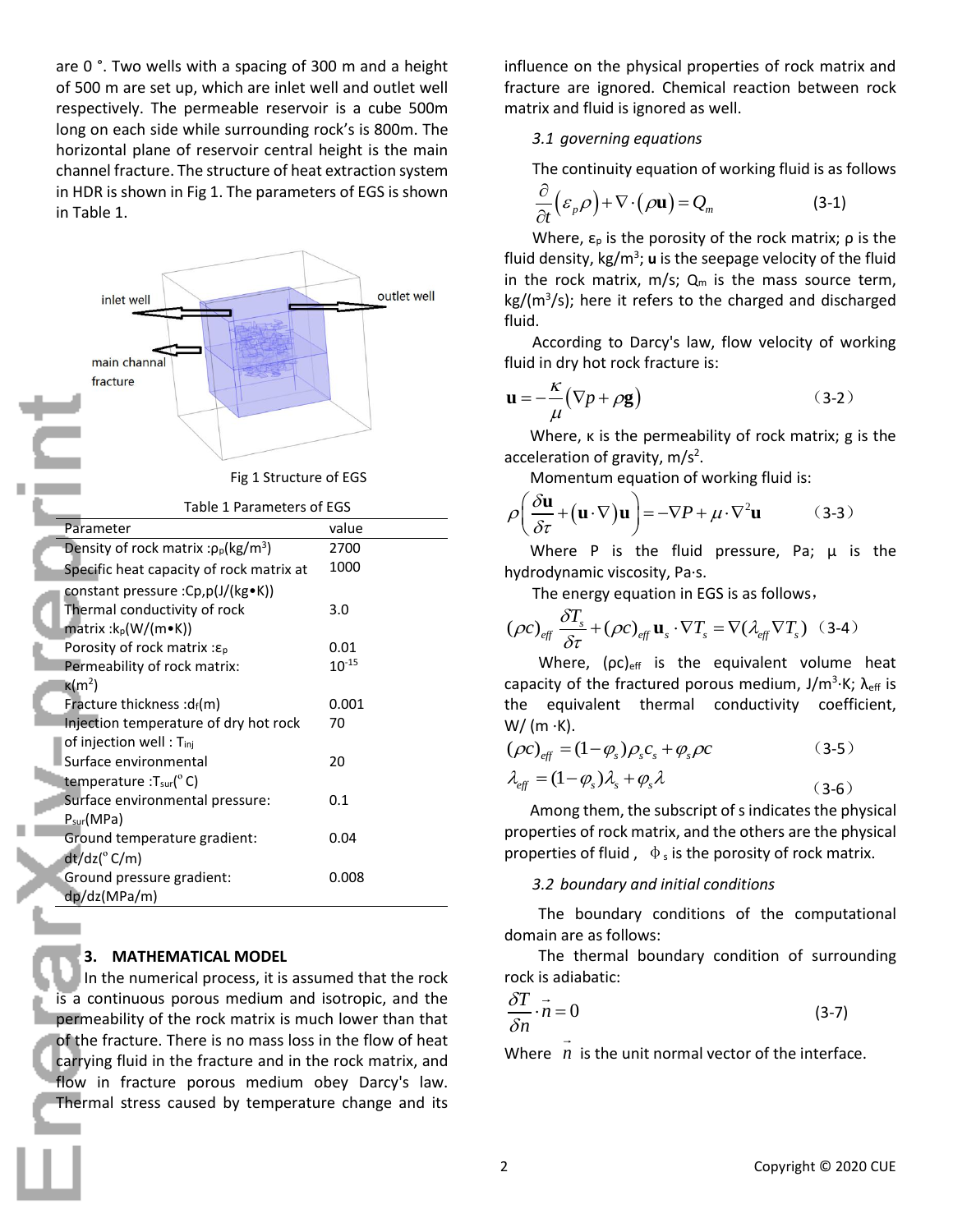The flow boundary condition of permeable reservoir is no flow boundary:<br> $-\mathbf{n} \cdot \rho \mathbf{u} = 0$ 

$$
-\mathbf{n} \cdot \rho \mathbf{u} = 0
$$
\n(3-8)

\nThe temperature and pressure of the injection well:

\n
$$
T = T_{inj}, P = P_{inj}
$$
\n(3-9)

Pressure of production well:

 $P = P_{\text{pro}}$ 

$$
1 + P_{pro}
$$
\nIn computational domain, the initial conditions of rock matrix and fracture network are as follows:

\nPressure:

(3-9)

 $P = dP / dz \cdot abs(z)$  (3-11)

Temperature:

**Contract Contract** 

 $T = 453.15 K + (abs(z) - 4000 m) \cdot dT / dz$ (3-12) Where abs(Z) is absolute value of depth.

# *3.3 Numerical method*

In present work, COMSOL Multiphysics is used for numerical simulation. The maximum time step size is 60 days, the maximum BDF order is 2 order, the minimum BDF order is 1, the tolerance is 0.01, the residual tolerance is 0.01, and the maximum number of iterations is 10000. The physical field obeys Darcy's law, fracture flow, porous media heat transfer and fracture heat transfer coupling. Darcy's law and fracture flow are pressure quadratic discretization, and porous media heat transfer and fracture heat transfer are discretized by temperature as linear unit.

## *3.4 Grid independence verification*

In order to verify the accuracy of the numerical results and the cost of the numerical simulation, the independence test of the grid is performed. Outlet well temperature is obtained under the grid number of 1.25 million, 1.55 million, 1.75 million and 2 million.

| Number of grids (million) | outlet temperature (K)                                                                                                                                                |
|---------------------------|-----------------------------------------------------------------------------------------------------------------------------------------------------------------------|
| 1.25                      | 421.0236                                                                                                                                                              |
| 1.55                      | 429.2164                                                                                                                                                              |
| 1.75                      | 431.2216                                                                                                                                                              |
| 2.00                      | 431.5324                                                                                                                                                              |
|                           | $\varepsilon_{155,125} = T_{155} - T_{125} = 8.19K$<br>$\varepsilon_{175,155} = T_{175} - T_{155} = 2.0052K$<br>$\varepsilon_{200,175} = T_{200} - T_{175} = 0.3160K$ |

$$
\varepsilon_{155,125} = T_{155} - T_{125} = 8.19K
$$

$$
\varepsilon_{175,155} = T_{175} - T_{155} = 2.0052K
$$

$$
\varepsilon_{200,175} = T_{200} - T_{175} = 0.3160K
$$

$$
R_{125,155,175} = \frac{\varepsilon_{175,155}}{\varepsilon_{155,125}} = 0.2448
$$

$$
R_{155,175,200} = \frac{\varepsilon_{200,175}}{\varepsilon_{175,155}} = 0.1576
$$

$$
0 < R_{155,175,200} < R_{125,155,175} < 1
$$

According to Richardson extrapolation method [16], it can be considered that the convergence condition is satisfied when  $R < 1$ . In order to ensure the accuracy of calculation and reduce the cost of numerical simulation, 1.55 million grids were selected.

## **4. MODEL ACCURACY EVALUATION**

To evaluate accuracy of present model, results are compared with the results in the literature [17]. The computational domain is a cuboid whose size is 1000 $\times$  $1000\times200$ m, and its depth is 3000-3200m. The length of injection and production wells is 50m, and distance between them is 350m. The mass flow rate of injection well is 100kg/day and the pressure of production well is 20 MPa. Temperature of injection fluid is 293 K and geothermal gradient is 0.05K/m. The comparison is shown in Fig 2. Numerical results in this model is represented as N-results, and the results in the literature is represented as R-results.



The maximum difference of outlet temperatures between the two results is about 6 K which happens on  $20<sup>th</sup>$  years, error is about 1.2%. So present model is accurate and reliable.

# **5. RESULTS AND DSICUSSION**

# *5.1 heat transfer characteristics*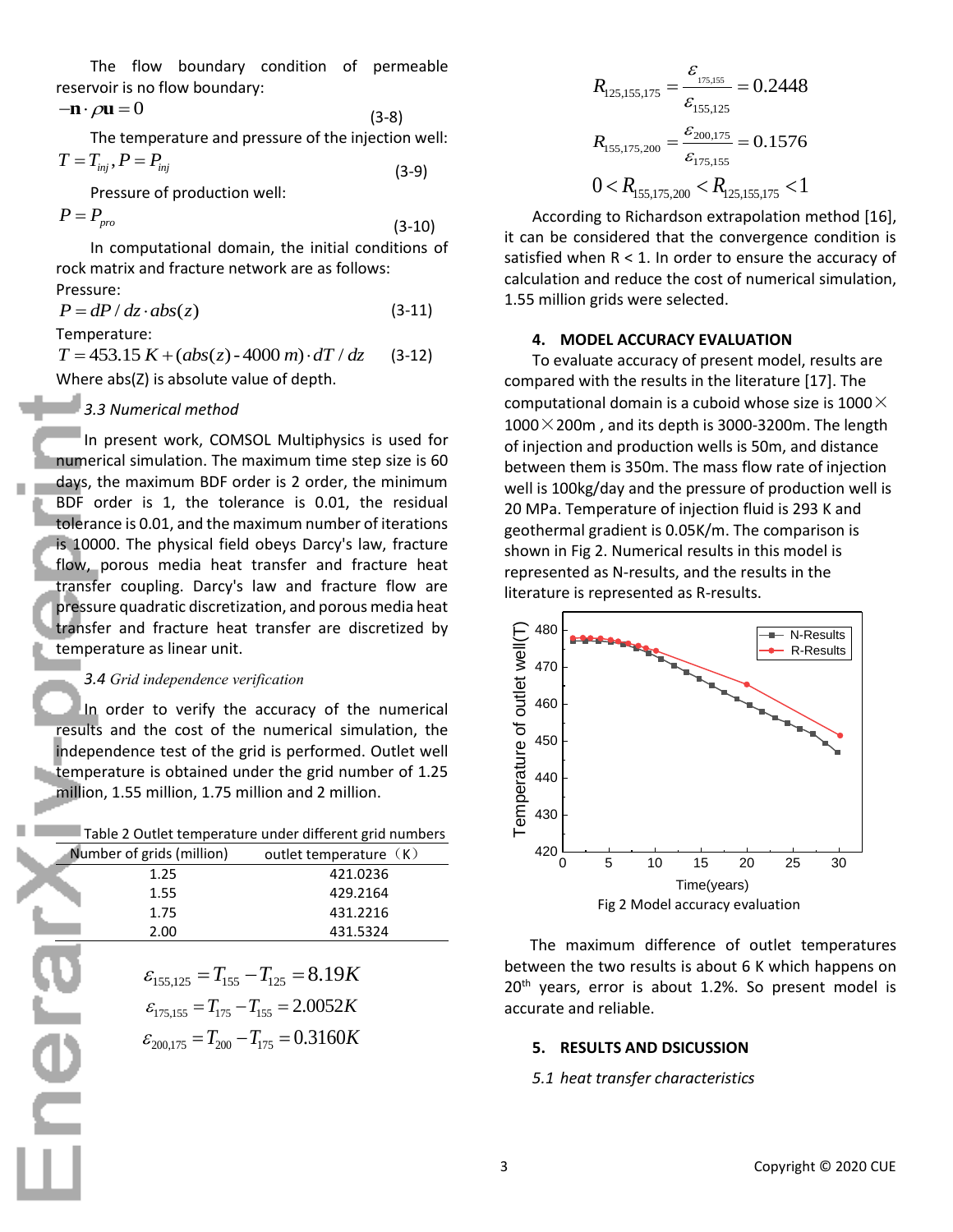In order to probe the influence of operating parameters on heat extraction of  $SCO<sub>2</sub>$ -based EGS, when inlet temperature of working medium is 70℃, the variation of outlet temperature of production well, heat extraction and power consumption of circulating pump under different mass flow rates are obtained.

When mass flow rates are 33 kg/s, 40 kg/s, 45 kg/s and 55 kg/s, the variation of outlet temperature of production well with time is shown in Fig 3.

![](_page_3_Figure_2.jpeg)

Fig 3 Production temperature under different mass flow rates and time

It can be seen from Fig 3 that under each mass flow rate, the fluid temperature of production well begins to decrease after two-year operation. The greater the flow rate, the greater the temperature attenuation rate and amplitude. When the mass flow rates are 33 kg/s, 40 kg/s and 45 kg/s, the temperature of production well drops are 15 K, 40 K and 45 K respectively. When mass flow rate is 55 kg/s, the largest temperature drop is about 65 K. It's because that heat extraction capacity of working fluid is stronger than thermal compensation of surrounding rock, causing the temperature drop of rock matrix in reservoir.

Fig 4 shows the total heat extraction of working fluid under different mass flow rates. The greater the mass flow rate, the greater the heat extraction quantity. With the running of this system, quantity of heat extraction gradually decreases. It decreases more obviously under the condition of larger mass flow rate. During the ten years, when the mass flow rates are 33 kg/s, 40 kg/s and 45 kg/s, the heat extraction rates decrease 4%, 9% and 11% respectively. When the mass flow rate is 55 kg/s, the heat extraction decreases about 16%.

![](_page_3_Figure_6.jpeg)

Fig 4 Heat extraction under different mass flow rates

Heat extraction of working fluid per unit mass flow under different mass flow rates is shown in Fig 5. The higher the mass flow rate, the smaller the heat extraction per unit mass flow rate. And with the running of system, heat extraction per unit mass of working fluid gradually decreases, and the greater the mass flow rate, the more obvious the decrease. When the mass flow rates are 33 kg  $/$  s, 40 kg  $/$  s and 45 kg  $/$  s, the decrease ratio are 3%, 9% and 11% respectively. When the mass flow rate is 55 kg / s, the biggest decrease ratio is 16%.

![](_page_3_Figure_9.jpeg)

![](_page_3_Figure_10.jpeg)

#### *5.2 flow characteristics of working fluid*

Fig 6 shows flow resistance of fluid and total power consumption of circulating pump with different mass flow rates in HDR.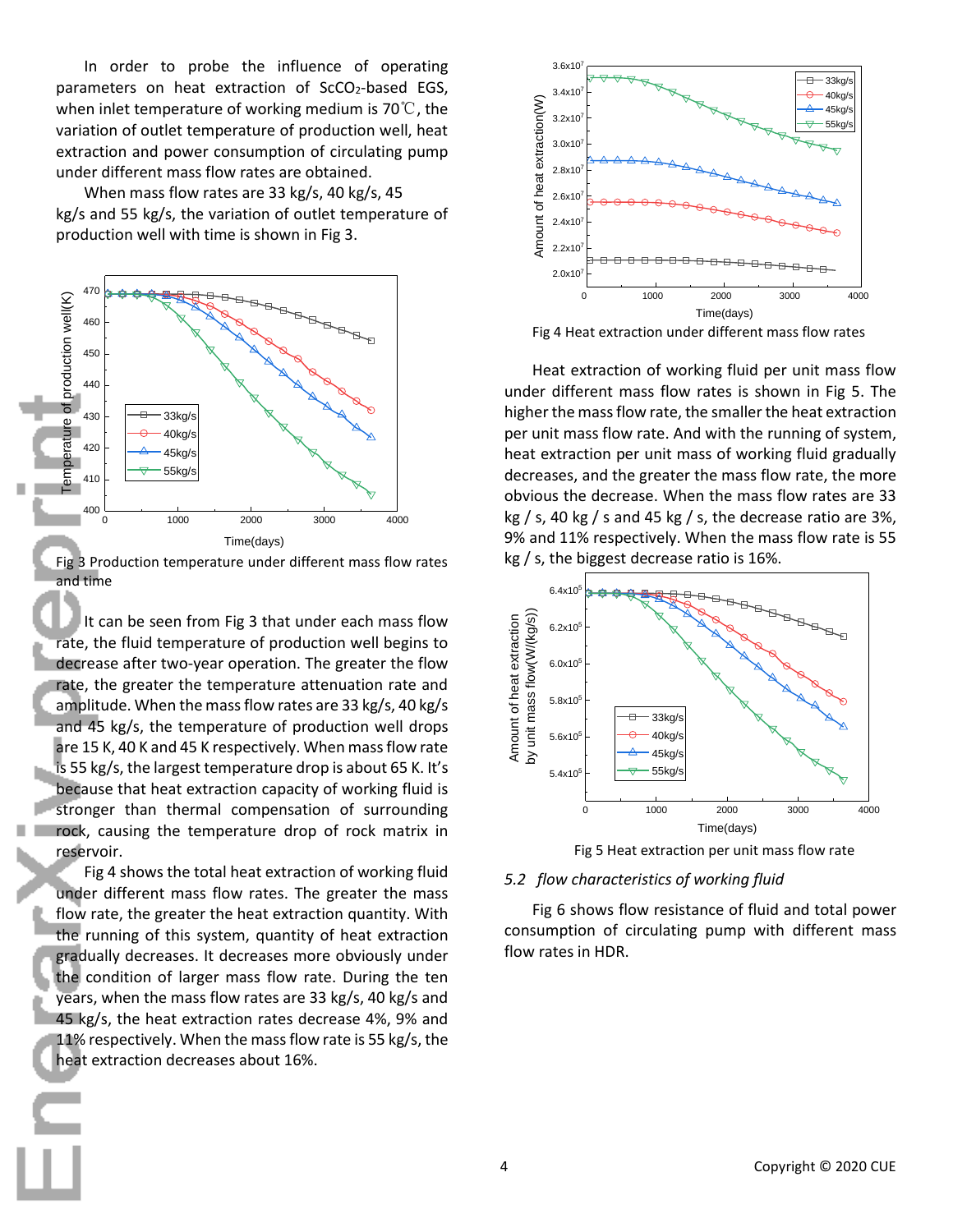![](_page_4_Figure_0.jpeg)

Fig 6 Flow resistance and power consumption of circulating pump under different mass flow rate

Fig 6 shows that the larger the mass flow rate, the greater the flow resistance and total power consumption of circulating pump. When the mass flow rates are 33 kg/s, 40 kg/s, 45 kg/s and 55 kg/s, the flow resistance are 0.424 MPa/(kg/s)), 0.441 MPa/(kg/s)), 0.443 MPa/(kg/s)) and 0.448 MPa/(kg/s)) respectively, total power consumptions are  $1.42 \times 10^6$  W,  $1.76 \times 10^6$  W,  $1.94 \times 10^6$ W and  $2.40 \times 10^6$  W.

Table 3 shows the relationship between mass flow rate and ratio of power consumption of circulating pump and heat extraction (Ratio<sub>p,q</sub>).

Table 3 Ratio $_{p,q}$  under different mass flow rate

| Mass flow rate(kg/s) | Ratio <sub>p,q</sub> |
|----------------------|----------------------|
|                      | 0.06755              |
|                      | 0.06767              |
| 45                   | 0.06837              |
| 55                   | 0.06883              |

Table 3 shows : With the increase of mass flow rate, the power consumption by unit heat extraction increase.

## **6. CONCLUSION**

In present work, the flow and heat transfer characteristics are obtained when  $SCO<sub>2</sub>$  is used as working fluid in HDR. The main conclusions are as following:

 $(1)$  When the system has been running for about two years, the outlet temperature of the working medium will be attenuated, and the greater the mass flow rate, the faster the attenuation speed and the greater the attenuation degree. When the mass flow rate is 55 kg / s, the outlet temperature drops by about 65 K after ten years of operation.

(2) The higher the mass flow rate, the greater the total heat extraction of working medium, and the smaller the heat extraction per unit mass of working medium. With the running of system, the total heat extraction and heat extraction per unit mass flow rate decrease under each mass flow rate, and the larger the mass flow rate, the greater the decrease range.

(3) The greater the mass flow rate, the greater the flow resistance, the greater total power consumption of circulating pump and power consumption per unit heat extraction.

#### **ACKNOWLEDGEMENT**

The authors gratefully acknowledge the financial support provided by the Natural Science Foundation of Tianjin (No.18JCYBJC22100).

#### **REFERENCE**

[1] Petroleum B. BP Statistical Review of World Energy - June 2010 [J]. Economic Policy, 2011, 4: 38-55.

[2] Bahadori A, Zendehboudi S, Zahedi G. A review of geothermal energy resources in Australia: Current status and prospects [J]. Renewable and Sustainable Energy Reviews, 2013, 21: 29-34.

[3] Li K, Bian H, Liu C, et al. Comparison of geothermal with solar and wind power generation systems [J]. Renewable and Sustainable Energy Reviews, 2015, 42:1464-1474.

[4] Bertani R. Geothermal power generation in the world 2005–2010 update report [J]. Geothermics, 2012, 41: 1- 29.

[5] Lu S. A global review of enhanced geothermal system (EGS) [J]. Renewable and Sustainable Energy Reviews 2018, 81: 2902–2921.

[6] Brown D W. A hot dry rock geothermal energy concept utilizing supercritical  $CO<sub>2</sub>$  instead of water [C]. Proceedings Twenty-fifth Workshop Geothermal Reservoir Engineering 2000, Stanford, California: Stanford University, 2000: 233-238.

[7] Pruess K. Enhanced geothermal systems (EGS) using  $CO<sub>2</sub>$  as working fluid—A novel approach for generating renewable energy with simultaneous sequestration of carbon [J]. Geothermics, 2006, 35(4): 351-367.

[8] Cao W, Huang W , Jiang F. Numerical study on variable thermophysical properties of heat transfer fluid affecting EGS heat extraction [J]. International Journal of Heat and Mass Transfer, 2016, 92: 1205-1217.